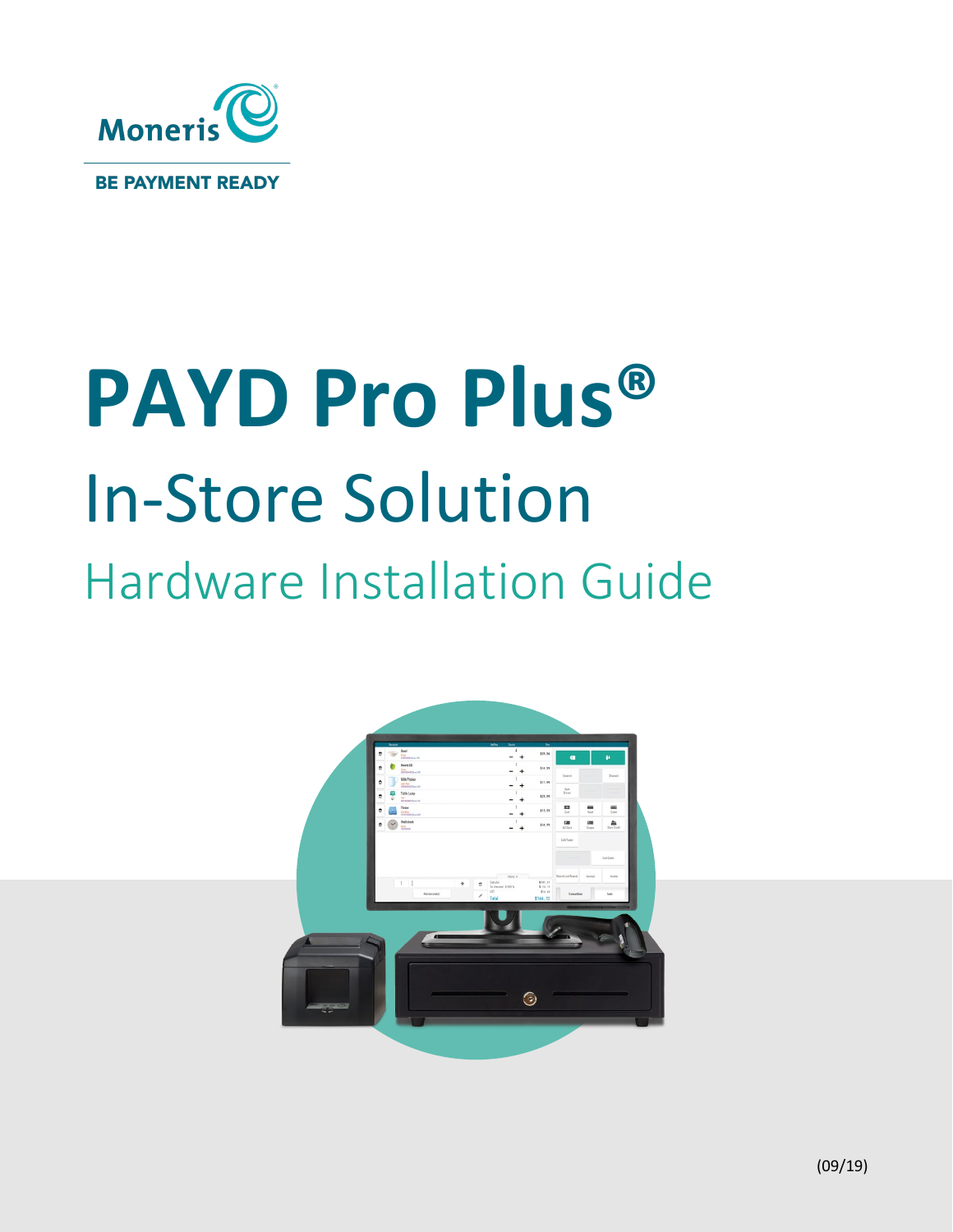

#### **BE PAYMENT READY**

# Need help?

### **Web:** [moneris.com/support-PAYDProPlus-instore](https://moneris.com/support-PAYDProPlus-instore)

#### **Toll-free:** 1-866-319-7450

Record your Moneris merchant ID here:

\_\_\_\_\_\_\_\_\_\_\_\_\_\_\_\_\_\_\_\_\_\_\_\_\_\_\_\_\_\_\_\_\_\_\_\_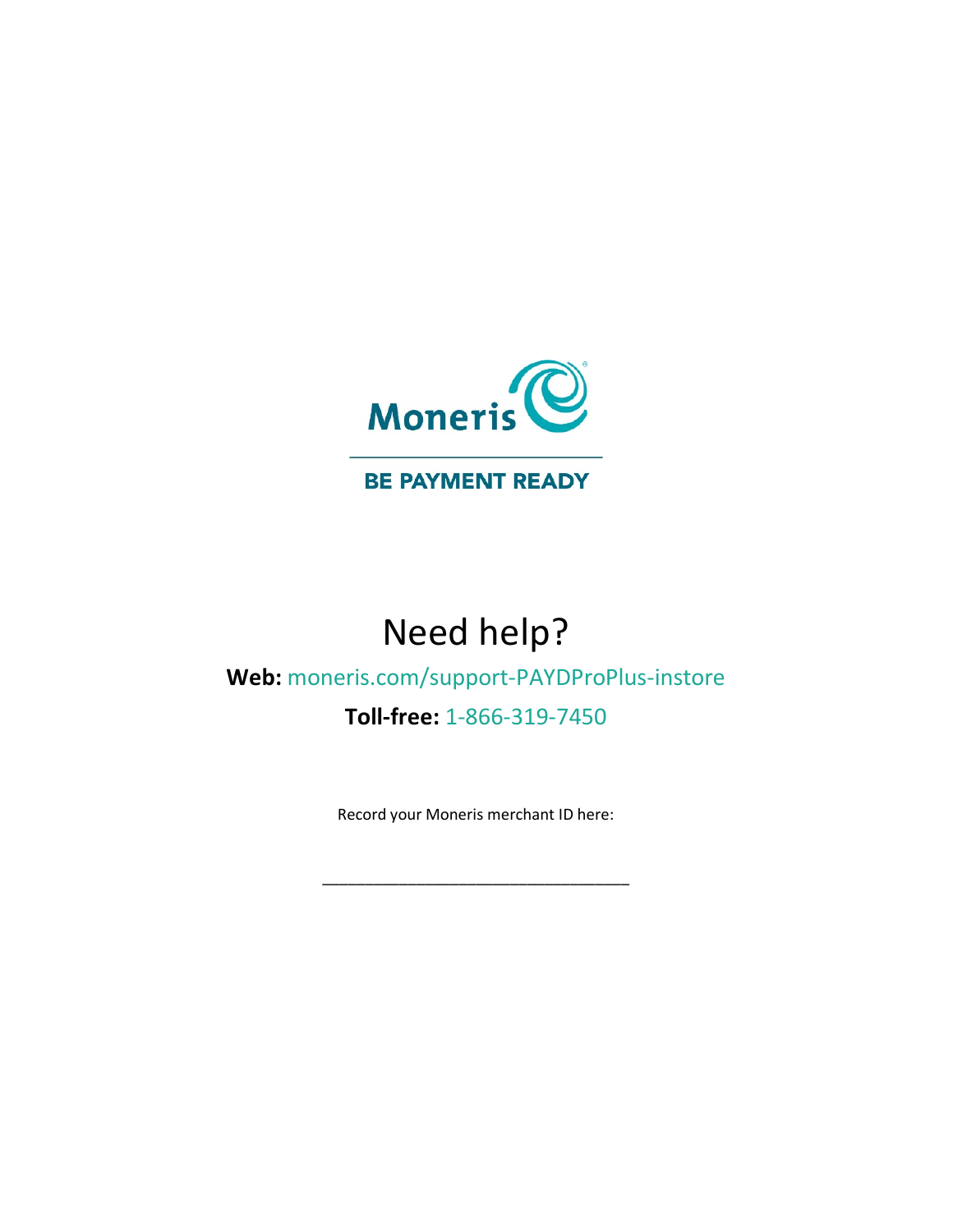## **Contents**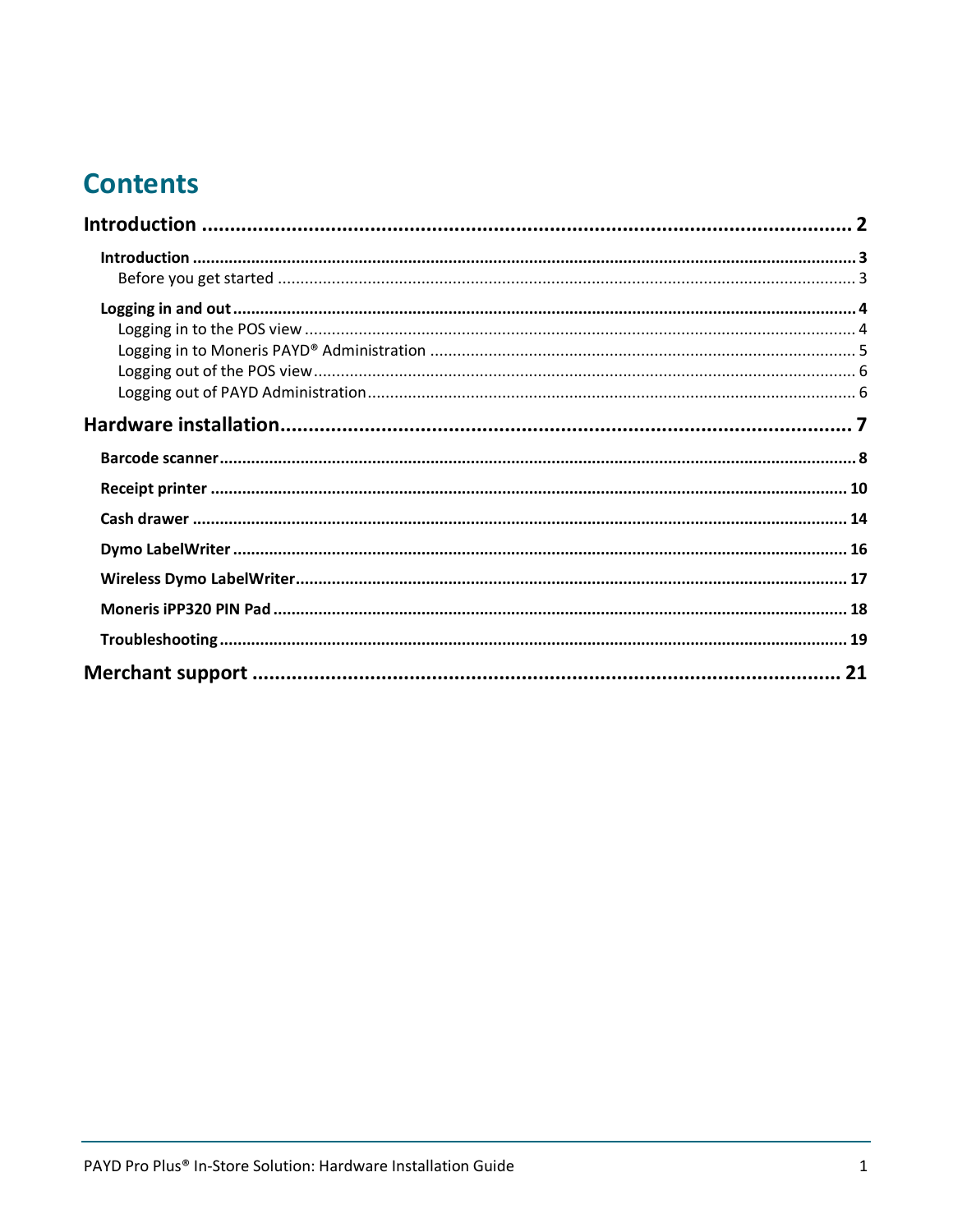# <span id="page-3-0"></span>**Introduction**

In this section, we explain the purpose of the guide and provide login instructions.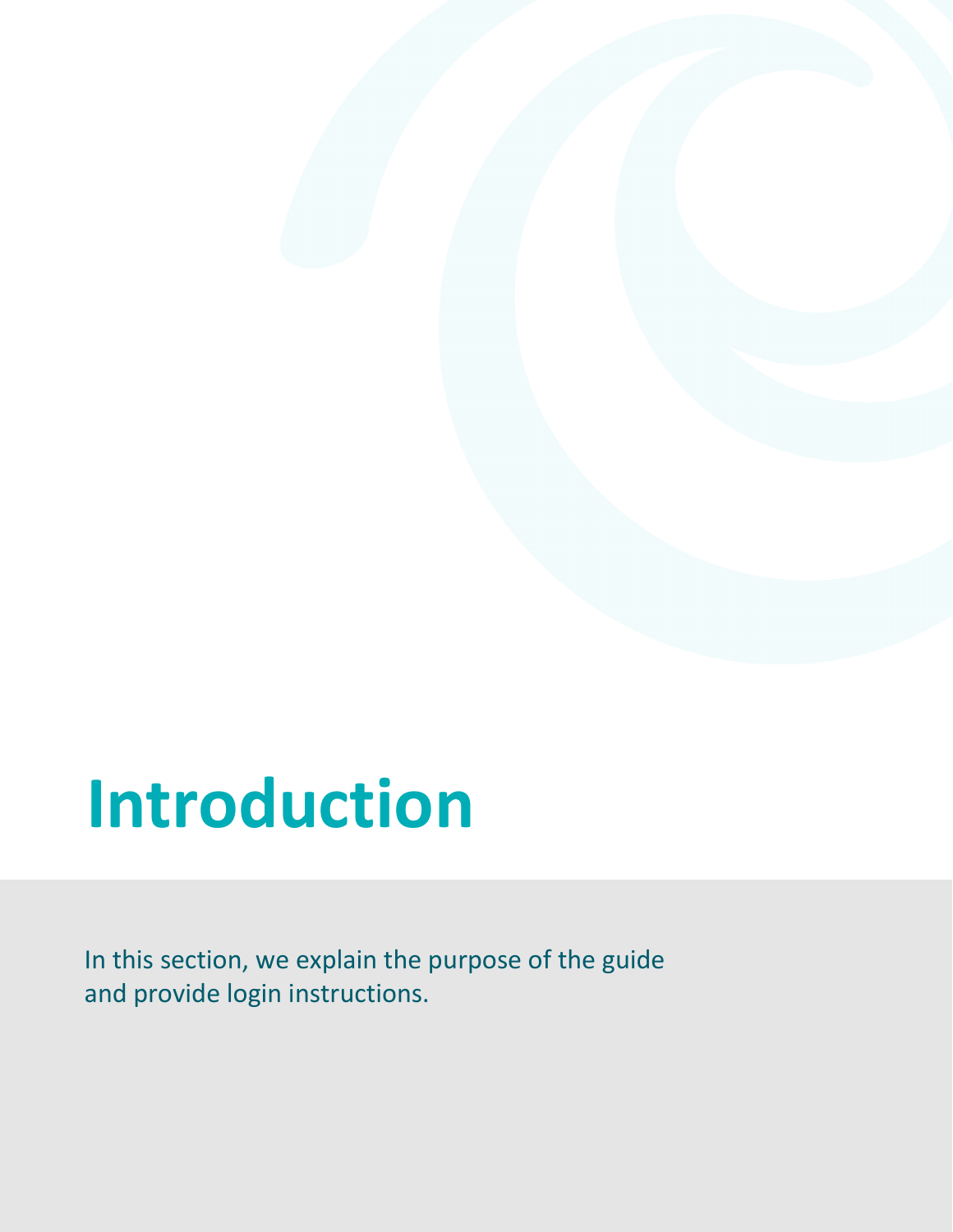### <span id="page-4-0"></span>**Introduction**

PAYD Pro Plus<sup>®</sup> takes your business to the next level with a POS Payment Solution, with great features that helps you run your business efficiently and effectively.

This guide provides you with instructions on how to set-up and install your new hardware to work with your PAYD Pro Plus In-Store Solution.

### <span id="page-4-1"></span>Before you get started

Before proceeding with the installation steps in this guide, ensure the following:

- You have downloaded and installed the PAYD Pro Plus POS program on all laptops/computers that you intend to use to process transactions. For download and installation instructions, refer to the *PAYD Pro Plus In-Store Solution: Getting Started Guide* available for free download at **[moneris.com/support-PAYDProPlus-instore](https://moneris.com/support-PAYDProPlus-instore)**.
- You are able to login to the computer as the Administrator or member of the Administrator's group.
- **Perform these tasks while the business is not open to avoid disruption to your business processes.**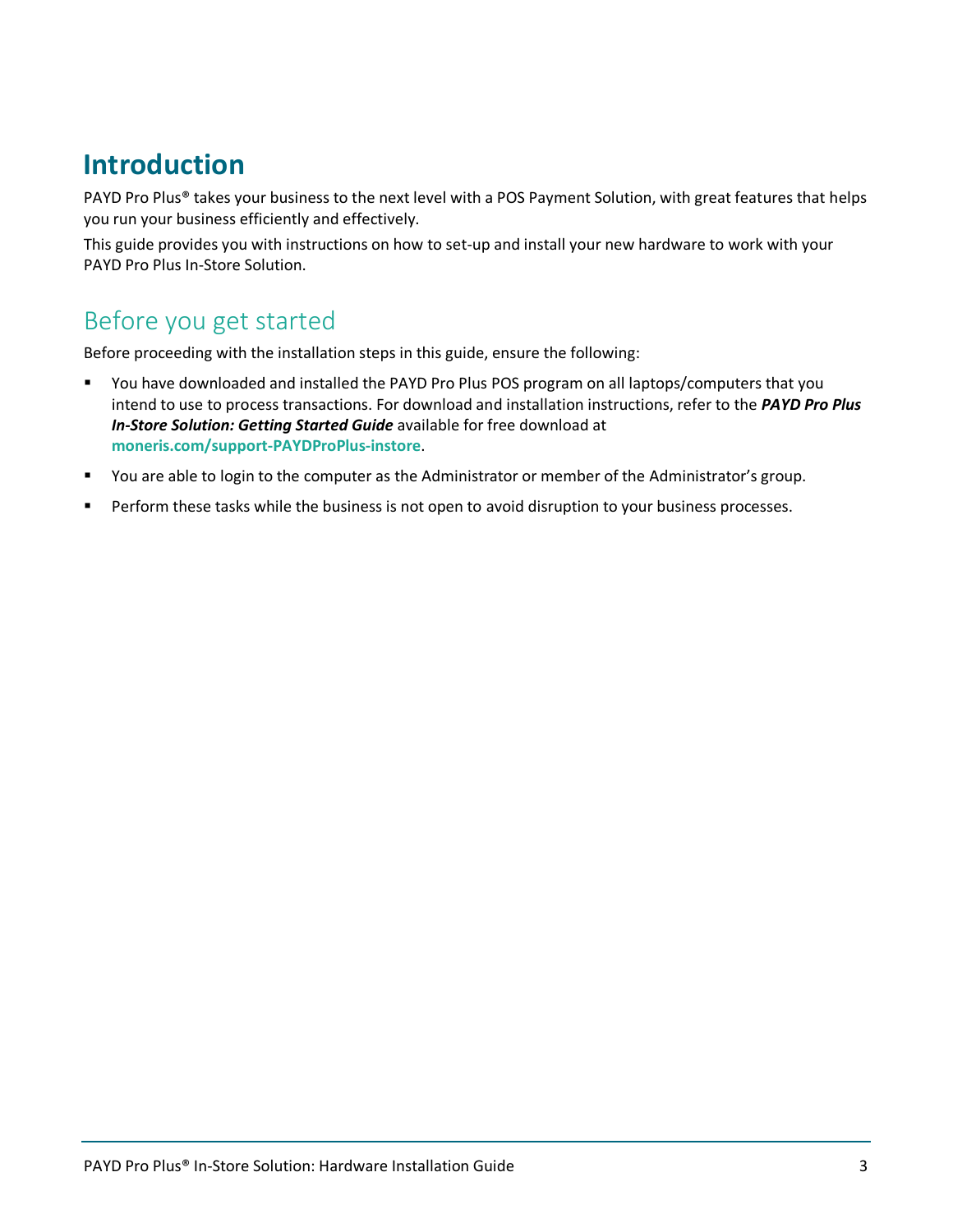## <span id="page-5-0"></span>**Logging in and out**

### <span id="page-5-1"></span>Logging in to the POS view

The POS view is where you will be performing the hardware installation. Follow the steps below to login.

 $\mathcal{P}_\mathbf{R}$ 

- 1. On your Windows desktop, double-click the PAYD Pro Plus icon (
- 2. At the login screen, enter your PAYD login credentials (**Employee ID**, **Password**, and **Store Code**).

| <b>C</b> My PAYD |                         |          |
|------------------|-------------------------|----------|
|                  |                         |          |
|                  |                         | Français |
|                  |                         |          |
|                  |                         |          |
|                  |                         |          |
|                  | Moneris <sup>O</sup>    |          |
|                  |                         |          |
|                  |                         |          |
|                  | <b>Employee ID</b>      |          |
|                  | Password                |          |
|                  | Store ID                |          |
|                  |                         |          |
|                  | Login                   |          |
|                  | Register                |          |
|                  | <b>Forgot Password?</b> |          |
|                  |                         |          |
|                  |                         |          |

3. Click **Login**.

The POS view appears.

| ₽                  | L Denise S. | $\blacksquare$ Front left    |          | Select Customer |                                | <b>Chez Denise</b><br>Monday, 23 October 2017 14:37:43 | ❸                                                     |
|--------------------|-------------|------------------------------|----------|-----------------|--------------------------------|--------------------------------------------------------|-------------------------------------------------------|
| <b>Description</b> |             | <b>Unit Price</b><br>Moneris | Quantity | Price           | ¢<br>Suspend<br>Open<br>Drawer | Resume<br>Void / Return<br>Sheckout                    | $\bullet$<br><b>Discount</b><br>Independent<br>Refund |
|                    |             |                              |          |                 |                                |                                                        |                                                       |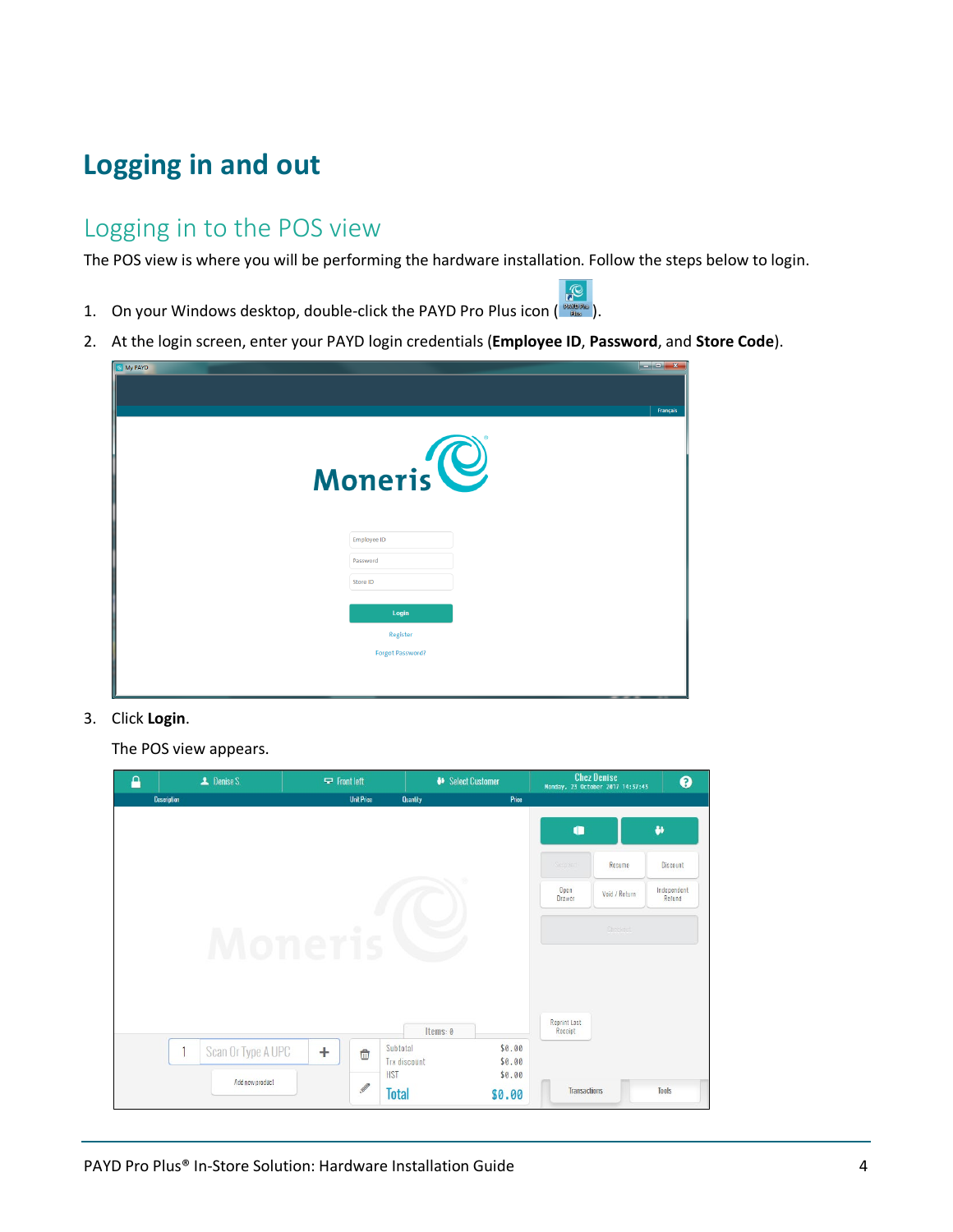### <span id="page-6-0"></span>Logging in to Moneris PAYD® Administration

You may be required to login to PAYD Administration to perform administrative tasks. Follow the instructions below to login to PAYD Administration.

- 1. On your Windows desktop, launch a web browser.
- 2. In the address bar, enter **[my.getpayd.com](https://my.getpayd.com/ebox/)**.

|                       | <b>Q</b> Multi Location | Français |
|-----------------------|-------------------------|----------|
| Moneris <sup>10</sup> |                         |          |
| Employee ID           |                         |          |
| Password              |                         |          |
| Store ID              |                         |          |
| <b>Administration</b> |                         |          |
| POS                   |                         |          |
| Forgot Password?      |                         |          |

3. At the login screen, enter your PAYD login credentials (**Employee ID**, **Password**, and **Store Code**).

#### 4. Click **Administration**.

The PAYD Administration main screen appears.

| <b>Administration</b><br>Moneris <sup>1</sup><br>Terms & Conditions   Moneris Solutions @2017 |                                      | Admin1 $\triangle$<br><b>Super Administrator</b><br><b>Sign Out</b> | Chez Denise<br>[Platinum Package]           | posca00400 |
|-----------------------------------------------------------------------------------------------|--------------------------------------|---------------------------------------------------------------------|---------------------------------------------|------------|
| <b>Transactions</b><br><b>Reports</b><br>Inventory                                            | <b>Profiles</b><br><b>Audit Logs</b> | Ecommerce                                                           | $\odot$<br>昌<br>囜                           | ď          |
| My Dashboard<br><b>Bull</b>                                                                   |                                      |                                                                     | this Week<br>Select Month<br><b>曲 Today</b> |            |
| My Dashboard<br>Announcements                                                                 |                                      | No data for this period                                             |                                             | $\wedge$   |
|                                                                                               |                                      |                                                                     |                                             |            |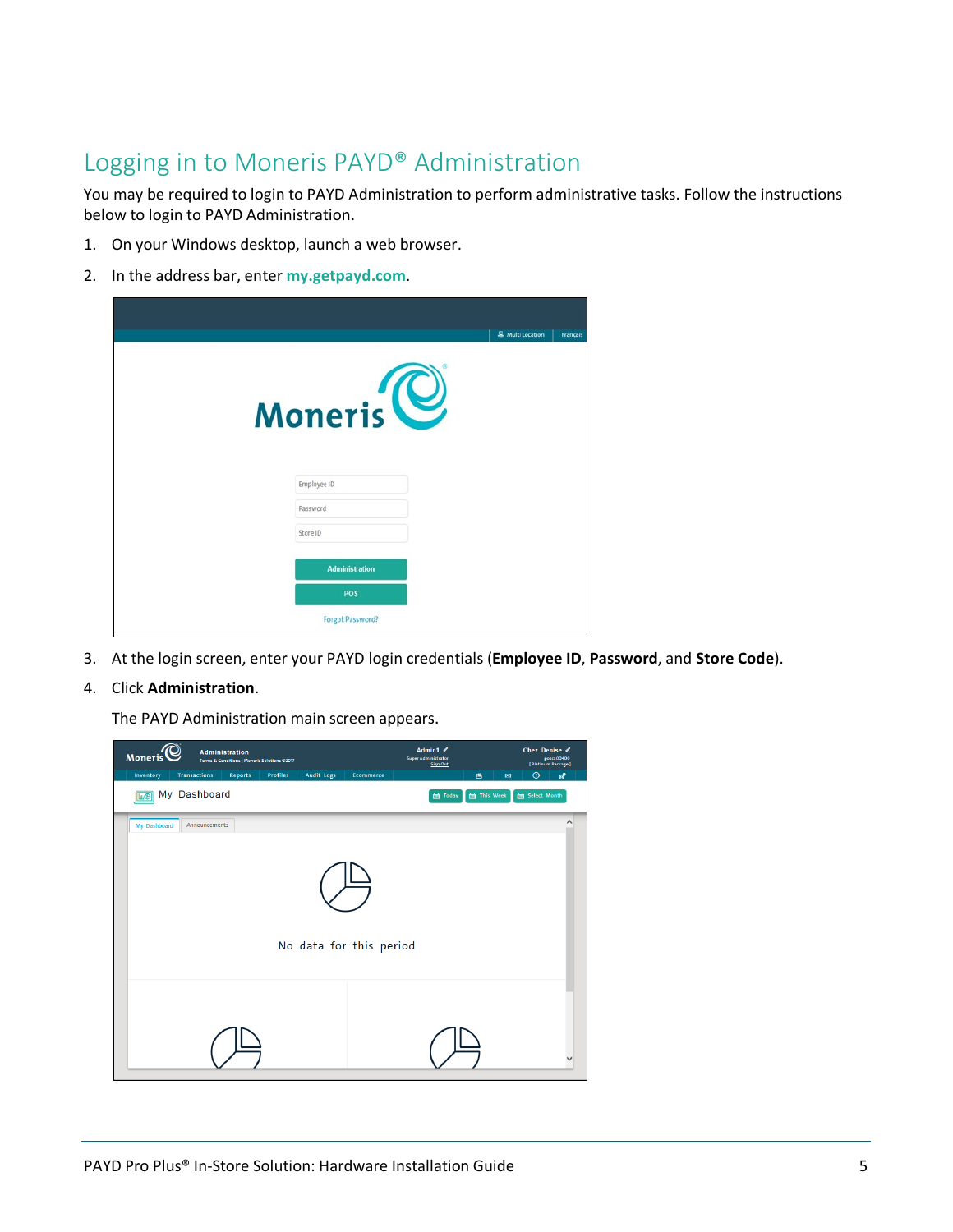### <span id="page-7-0"></span>Logging out of the POS view

1. Click the lock button ( $\Box$ ) in the top left corner of the POS view. The "Authentication" popup appears.

2. Click **Sign Out**.

The Login screen appears.

### <span id="page-7-1"></span>Logging out of PAYD Administration

In the header at the top of the PAYD Administration screen, click the **Sign out** link. The Login screen appears.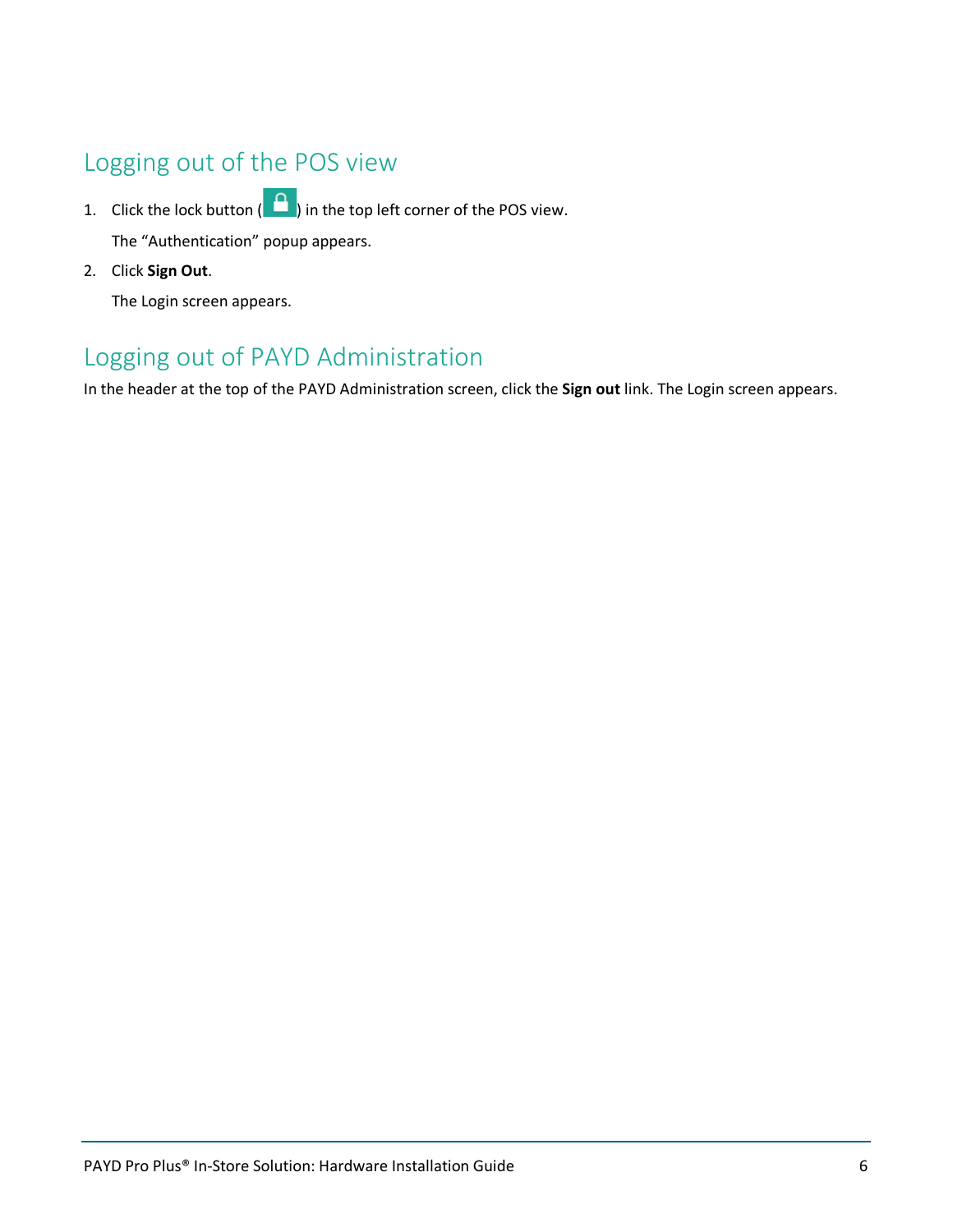# <span id="page-8-0"></span>**Hardware installation**

In this section, we go over the hardware installation instructions for your POS devices.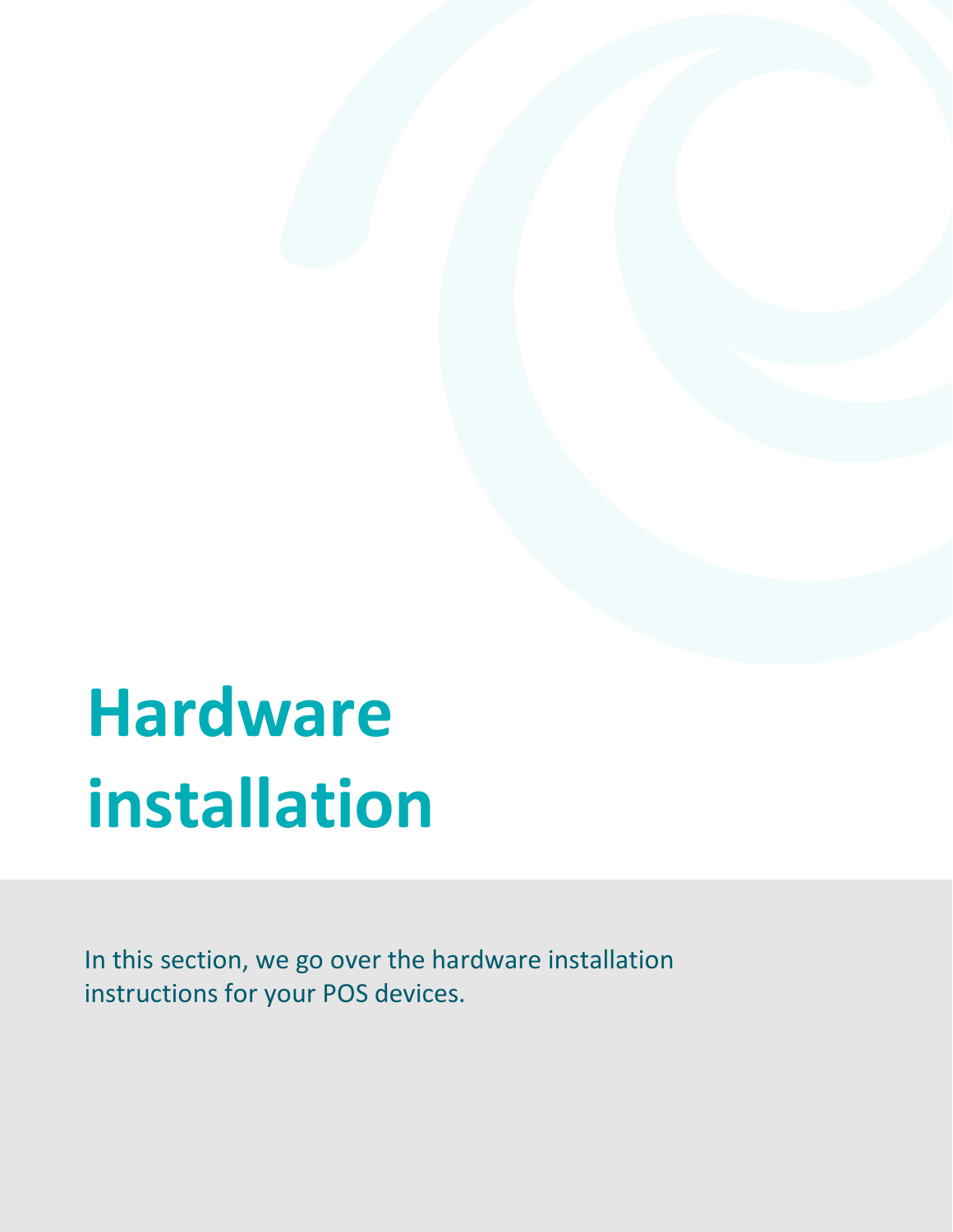### <span id="page-9-0"></span>**Barcode scanner**

Follow these instructions to connect your barcode scanner to your computer/laptop, and to configure it within the PAYD Pro Plus In-Store Solution.



- 1. Log out of PAYD Pro Plus on the computer/laptop to which you want to connect the scanner. See *Logging out of the POS view* on page [6](#page-7-0) for more information.
- 2. Follow the manufacturer's instructions to:
	- a. Connect the cable to the scanner.
	- b. Connect the scanner to the computer/laptop. The scanner beeps when connected, then the computer/laptop detects it and automatically installs the device drivers.
- 3. Scan a barcode to test the scanner:

*Note: This test assigns a barcode to a product. If you are not ready to do that yet, open a text editor program and scan a barcode. If the scanner produces a red beam, beeps, and a string of numbers appears in the text editor, the scanner is working.*

- a. Login to PAYD Administration. See [Logging in to Moneris PAYD Administration](#page-6-0) on page [5](#page-6-0) for more information.
- b. From the PAYD Administration main screen, click **Inventory**, then under the **Product** section, click **Product List**.
- c. In the Product Search Results screen, search for a product that contains a barcode on its packaging. Click on the product's name in the Search Results to view the product profile.
- d. In the product profile, click the **IDs** tab.
- e. If multiple IDs are present, click the ID representing the product you are holding.
- f. Click inside the **Supplier UPC** field.
- g. Hold the product's barcode approximately 4 inches from the scanner.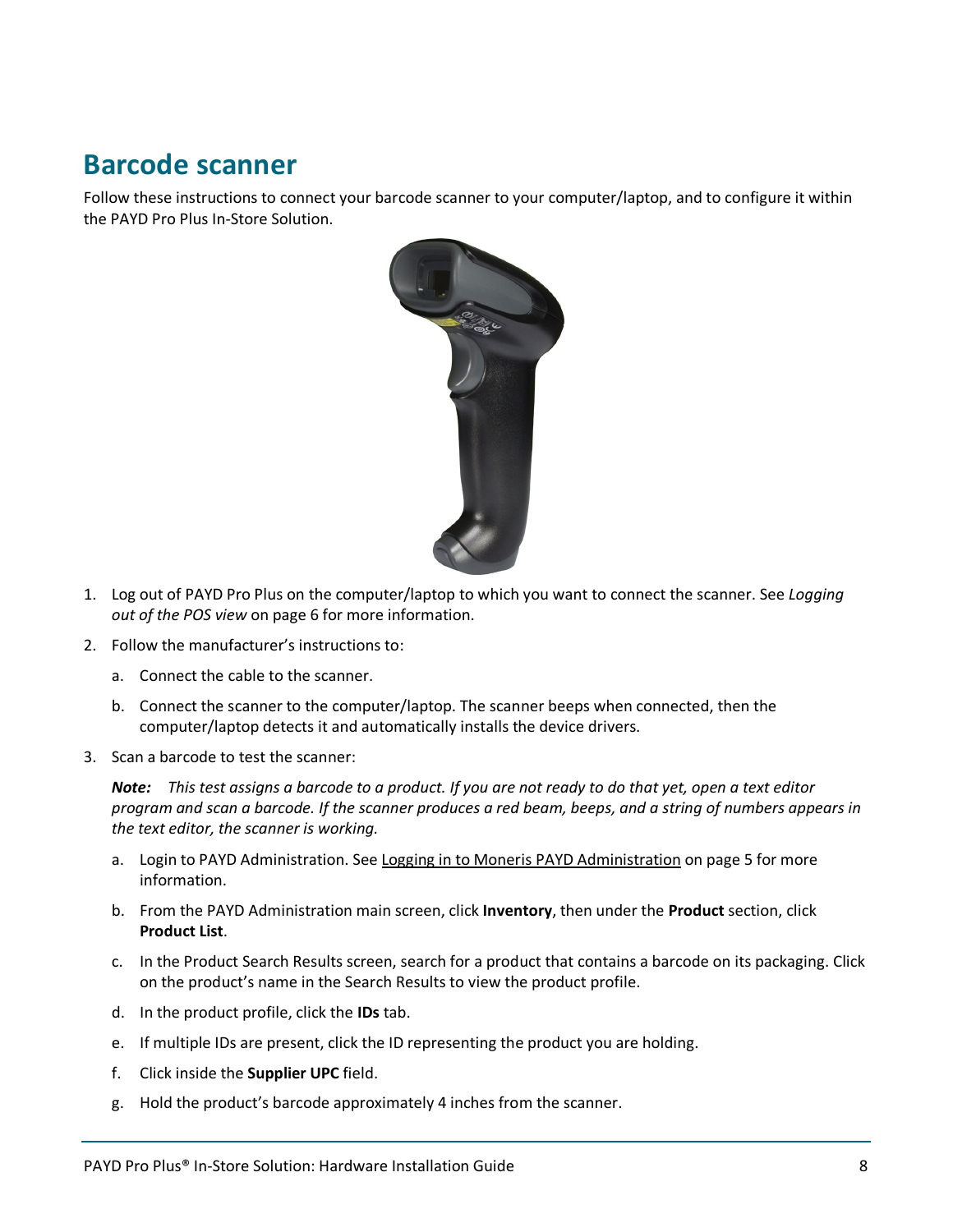h. Pull the trigger on the scanner.

The scanner produces a red beam, beeps, and a string of numbers appears inside the **Supplier UPC** field.

| <b>Attribute Values</b><br>General Info                   | Images                    | Inventory    |   |               |                 |                               |   |
|-----------------------------------------------------------|---------------------------|--------------|---|---------------|-----------------|-------------------------------|---|
| Decorative Bowl                                           |                           |              |   |               |                 |                               | ∧ |
| 16066000400 - Creation Date : 06/28/2017 - Administration |                           |              |   |               |                 |                               |   |
| General-                                                  |                           |              |   |               |                 |                               |   |
| <b>Status</b><br>$\checkmark$<br>Active                   | Product ID<br>16066000400 | Generate     |   |               |                 |                               |   |
| Supplier                                                  |                           | Supplier UPC |   |               |                 |                               |   |
| Supplier DEF / DEF01                                      | $\checkmark$              | 645739-1     | × |               |                 |                               |   |
|                                                           |                           |              |   |               |                 |                               |   |
|                                                           |                           |              |   | <b>H</b> Save | <b>m</b> Delete | $\overline{\mathsf{X}}$ Close |   |

- i. Click the **Save** button.
- j. Repeat steps c i to assign barcodes to other products in your store.
- 4. Repeat steps 1 3 to connect scanners to other POS lanes as needed.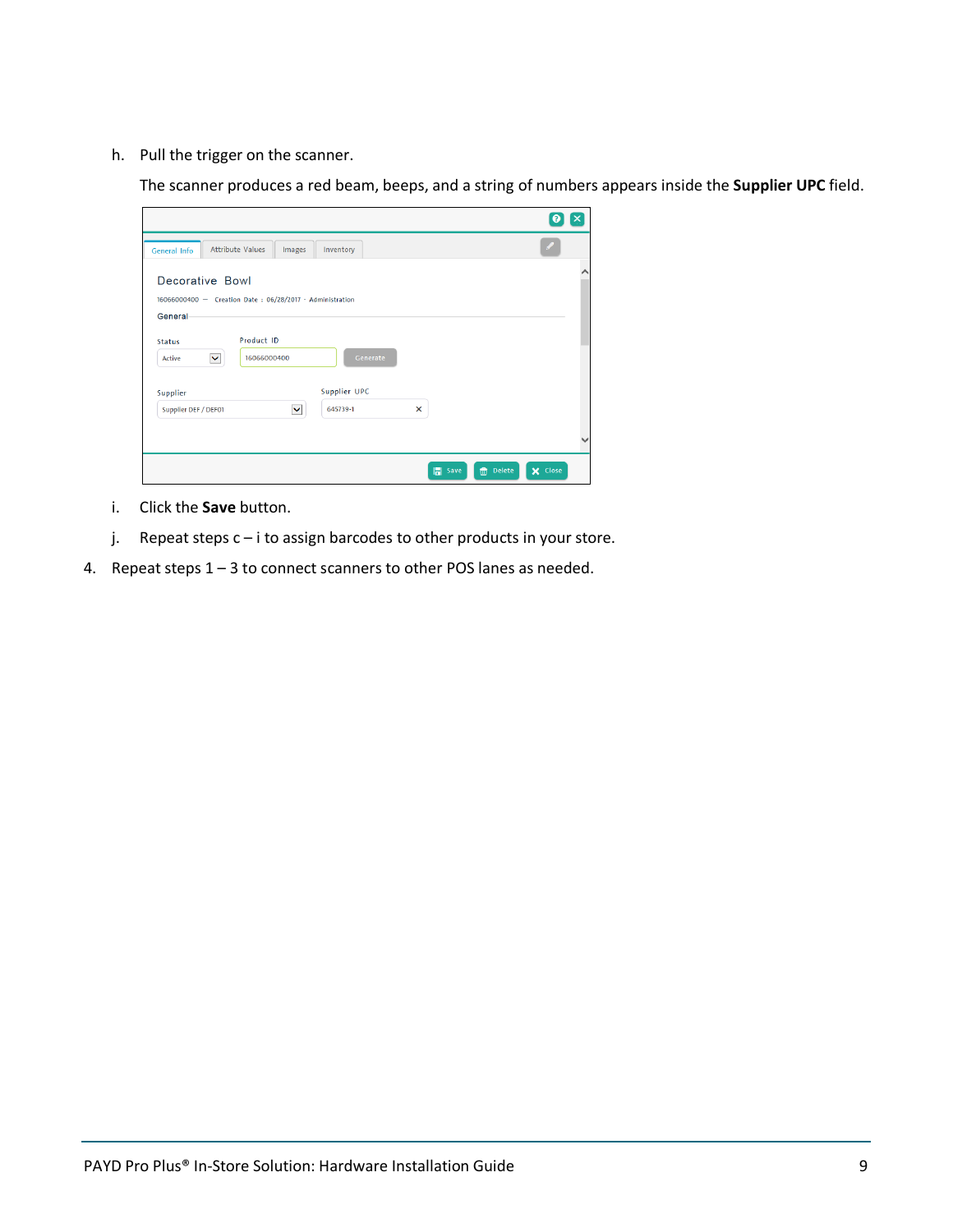### <span id="page-11-0"></span>**Receipt printer**

Follow these instructions to install the receipt printer drivers and connect the receipt printer to your computer/laptop, and to configure it within the PAYD Pro Plus In-Store Solution.

**Important: Do not plug the receipt printer into the computer/laptop until directed to do so in the instructions on page 11.**



*Note: The receipt printer does not have an ON/OFF (power) switch. The printer power will be turned on for the first time after it is connected to a computer/laptop that is powered on.*

- 1. Log out of PAYD Pro Plus on the computer/laptop to which you want to connect the printer. See Logging out [of the POS view](#page-7-0) on page [6](#page-7-0) for more information.
- 2. Follow the printer manufacturer's instructions to:
	- a. Install the device drivers on the computer/laptop to which you want to connect the printer.
	- b. Connect cables to the printer and connect the printer to the computer/laptop.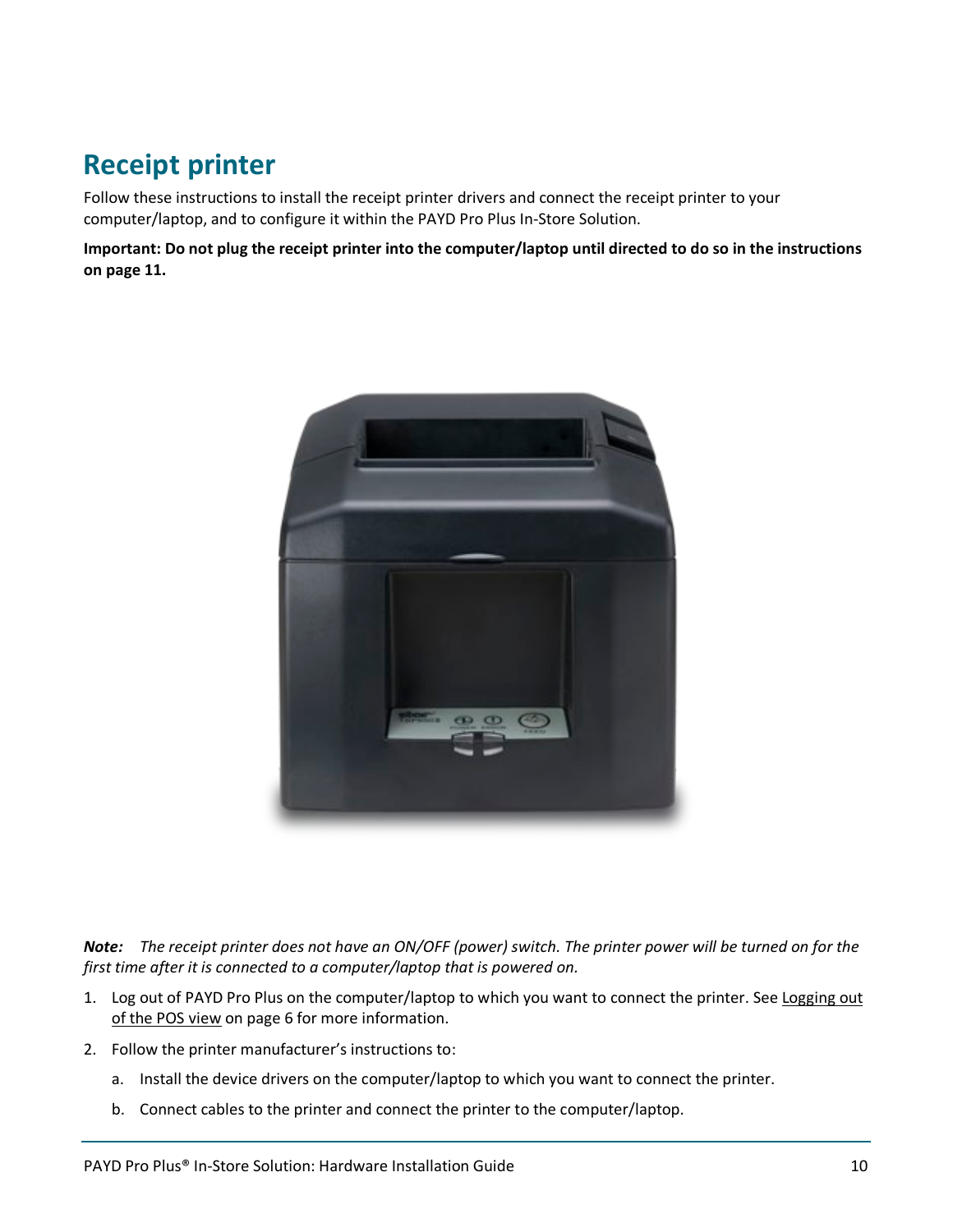The printer powers on.

- c. Load the paper roll into the printer.
- 3. Install OPOS drivers in Windows:

*Note: OPOS drivers are a set of separate drivers that provide the printer with additional functionality. PAYD Pro Plus requires the OPOS drivers for proper receipt formatting and drawer commands.*

- a. On your Windows desktop, click **Start** > **Programs** > **StarMicronics**.
- b. On the StarMicronics menu, click **Star TSP100**, then click **Configuration Utility TSP100**.
- c. In the "Select A Printer" popup, click the name of the printer you installed, then click **OK**.
- d. In the "Select An Emulation" popup, click **OK** to accept the default (Star Line Mode). The Star Micronics TSP100 Configuration screen appears.
- e. Click **OPOS** on the left side of the screen.
- f. Under the **OPOS POSPrinter Device Names** section, click the **Add New** button.
- g. In the "Add OPOS Device" popup, click **OK** to accept the defaults.
- h. If you have a cash drawer, proceed to step i, otherwise proceed to step k.
- i. Under the **OPOS CashDrawer** section, click the **Add New** button.
- j. In the "Add OPOS CashDrawer device" popup, click **OK** to accept the defaults.
- k. Click the **Apply Changes** button.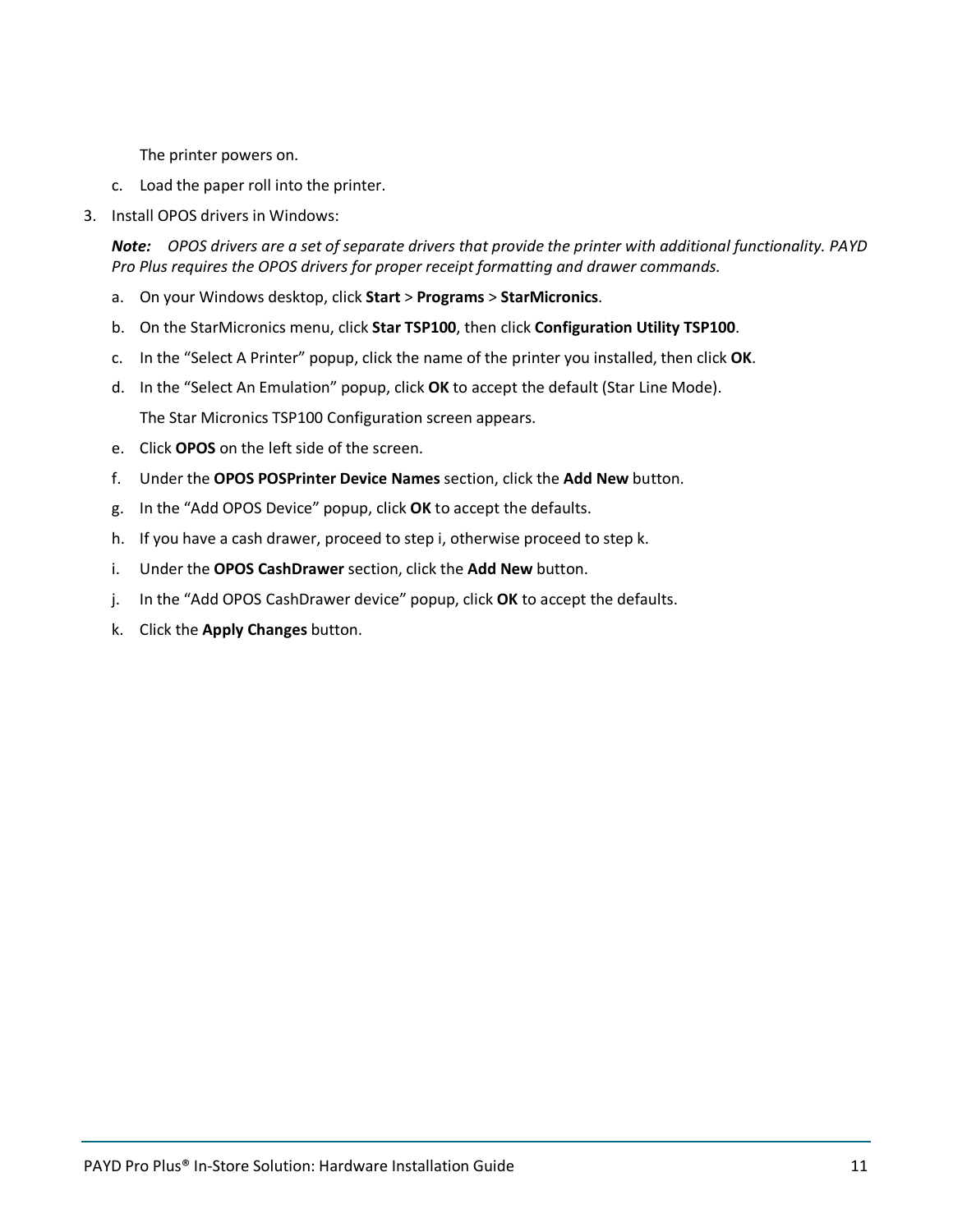| $\odot$                                      |                                             | Management(M)<br>Help(H)                                     |                          |
|----------------------------------------------|---------------------------------------------|--------------------------------------------------------------|--------------------------|
| $\mathbb{Q}$                                 | ۸<br>Information<br><b>General Settings</b> | <b>OPOS Settings</b>                                         | <b>Sitar</b>             |
| ऴ                                            | <b>Star Cloud Services</b>                  | <b>OPOS POSPrinter Device Names</b>                          |                          |
| æ                                            | <b>ECO Settings</b>                         |                                                              |                          |
| $\overline{12}$                              | <b>Print Tests</b>                          | <b>Control Object Registration</b>                           |                          |
|                                              |                                             | Others                                                       |                          |
| $\circledcirc$                               | OPOS                                        | Star TSP100 Cutter (TSP143)_1                                | <b>Add New</b>           |
| ◉                                            | <b>JavaPOS</b>                              |                                                              | <b>Delete</b>            |
|                                              |                                             |                                                              | Configure                |
| <b>o</b>                                     | <b>Serial Ports</b>                         |                                                              | <b>Check Health</b>      |
|                                              |                                             |                                                              |                          |
| H                                            | Image List                                  |                                                              | Sample Application       |
| $\overline{\overline{\cdot} \cdot}$<br>فتفدا | Logos & Cropping<br><b>Text Processing</b>  | <b>OPOS CashDrawer</b><br><b>Control Object Registration</b> |                          |
|                                              |                                             | Others                                                       |                          |
| Ш                                            | <b>Barcodes</b>                             |                                                              |                          |
|                                              | Joumal                                      | Star TSP100 Cutter (TSP143)_1                                | <b>Add New</b><br>Delete |
|                                              |                                             |                                                              | Configure                |
| $ y_c $<br>$\blacksquare$                    | <b>Vertical Mount</b>                       |                                                              | <b>Check Health</b>      |

- l. Click the **Close** button.
- 4. Open PAYD Pro Plus. See [Logging in to the POS view](#page-5-1) on page [4](#page-5-1) for more information.
- 5. Click the **Tools** tab.
- 6. Click the **Hardware Setup** button.

The "POS – Hardware Setup" popup appears with the **Receipt Printer** tab selected by default.

7. Click the **Receipt Printer** drop-down menu and select your new "Star TSP100 (OPOS)" receipt printer from the list of installed printers.

*Note: The Star printer may have a different name than the one displayed here.*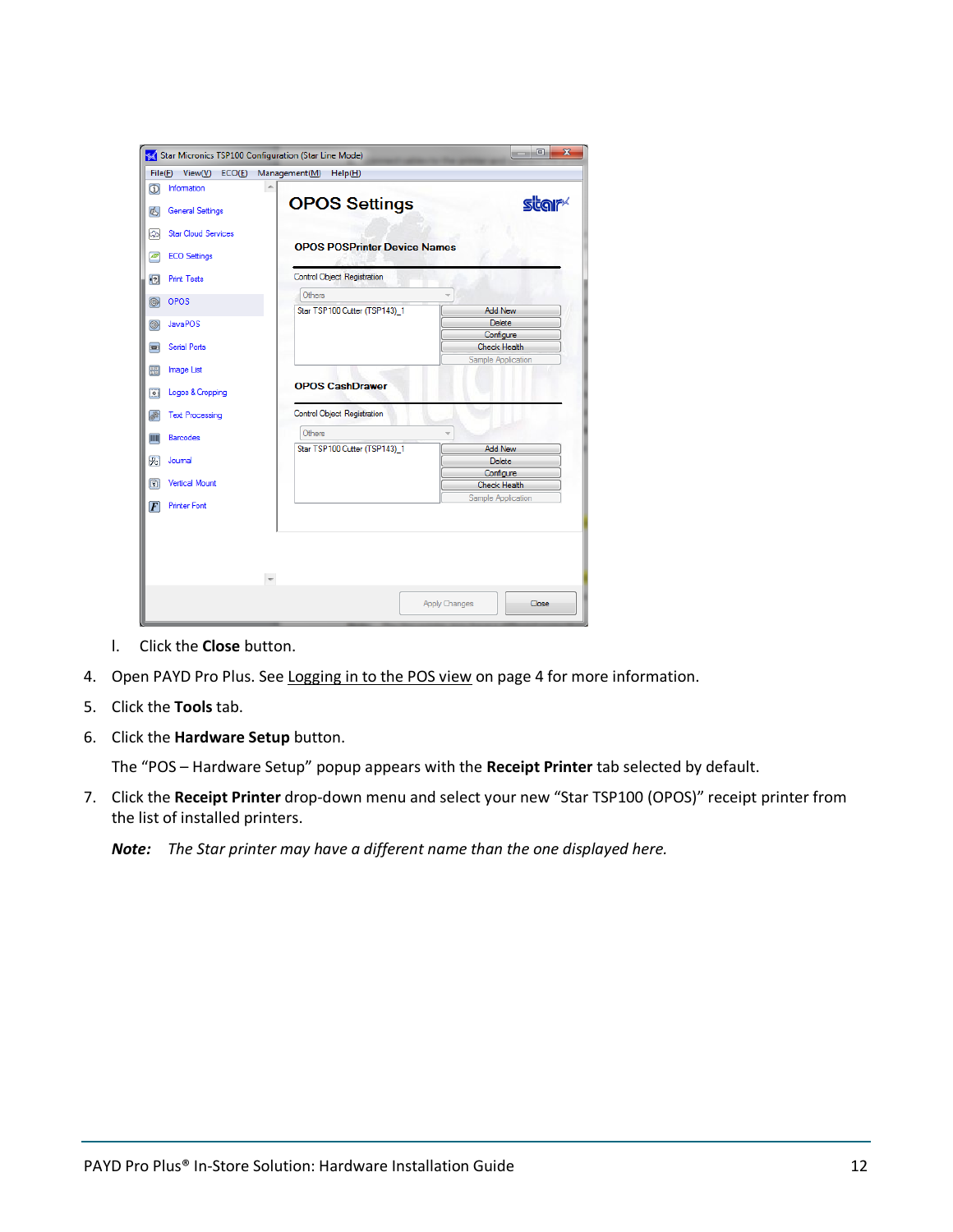| POS - Hardware Setup |                                                                                                           |           | х     |
|----------------------|-----------------------------------------------------------------------------------------------------------|-----------|-------|
| Receipt Printer      | Cash Drawer<br>Customer Display                                                                           |           |       |
|                      | Select receipt printer, receipt type and an optional receipt<br>logo to be printed on top of the receipt. |           |       |
|                      | Receipt paper width @ 3.5"<br>$\bigcirc$ 8.5"                                                             | Paper cut |       |
| Receipt printer      | Star TSP100 Cutter (TSP143) 1 (OPOS)<br>▼                                                                 | O Full    |       |
|                      |                                                                                                           | ◯ Partial |       |
| Description          | TSP100 OPOS POSPrinter Service Object                                                                     | Perforate |       |
| Printer status       | Ready                                                                                                     | Don't cut |       |
| Receipt logo image   |                                                                                                           | Test cut  |       |
| 惢<br>Q<br>⋐          | Test<br><b>Reset</b>                                                                                      | Preview   |       |
|                      | Include store name                                                                                        |           |       |
|                      | * Some types of images may not be compatible with your printer driver                                     |           |       |
|                      |                                                                                                           |           | Close |

8. Click the **Test** button.

Your printer will print a sample receipt.

- 9. Click the **Close** button at the bottom of the "POS Hardware Setup" popup.
- 10. Repeat steps 1 9 to install printers on other POS lanes as needed.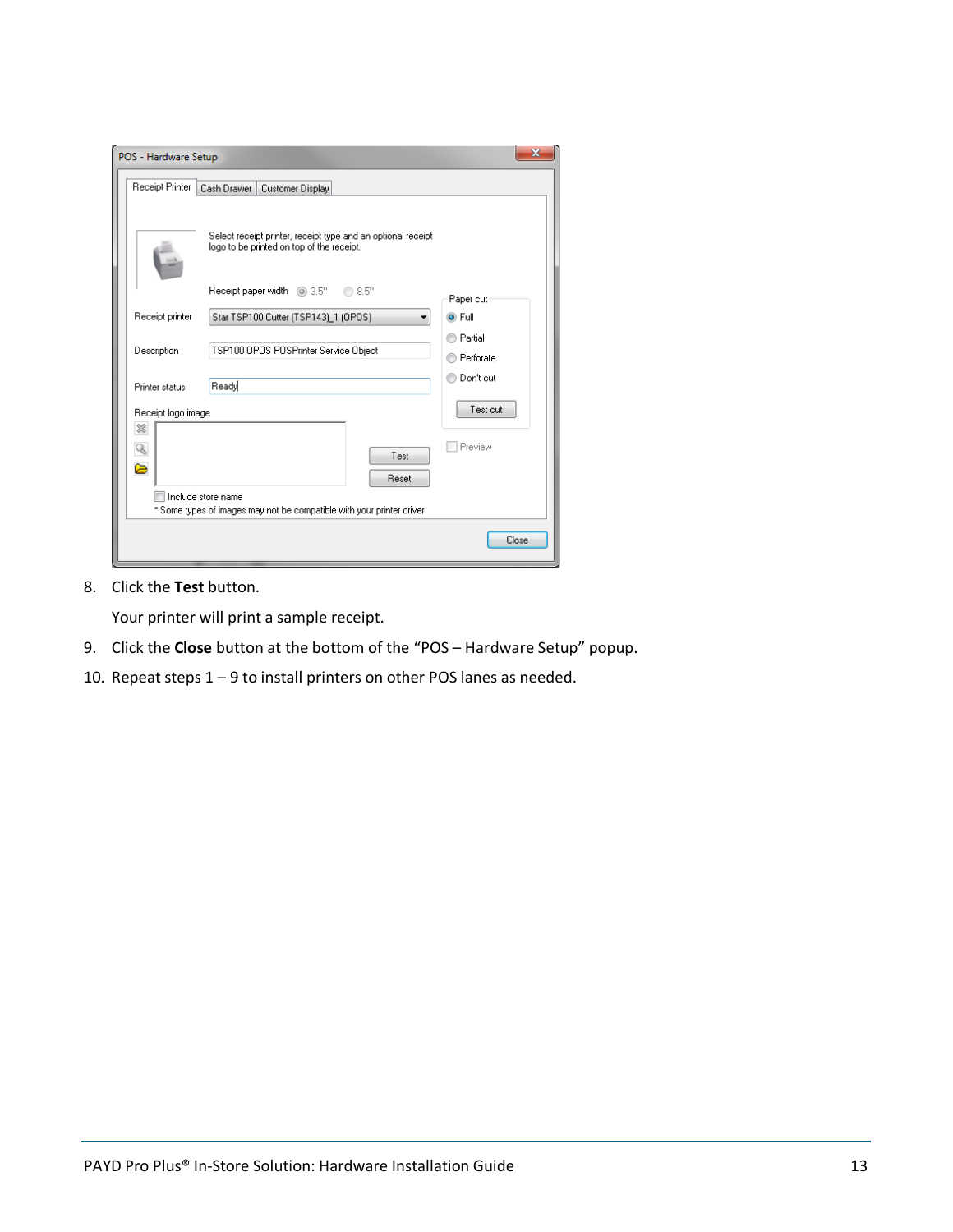### <span id="page-15-0"></span>**Cash drawer**

Follow these instructions to connect your cash drawer to your receipt printer, and to configure the cash drawer within the PAYD Pro Plus In-Store Solution.

*Note: The cash drawer will not work until the receipt printer has been properly installed and configured (see [Receipt printer](#page-11-0) on pag[e 10\)](#page-11-0).*



- 1. Locate the keys and unlock the cash drawer. Ensure the lock remains in the "Unlocked" position for it to open on demand.
- 2. Plug one end of the cash drawer cable into the port at the back of the drawer.
- 3. Plug the other end of the cash drawer cable into the port labelled **DK** on the back of the receipt printer.
- 4. Open PAYD Pro Plus. See Logging in [to the POS view](#page-5-1) on page [4](#page-5-1) for more information.
- 5. Click the **Tools** tab.
- 6. Click the **Hardware Setup** button.

The POS – Hardware Setup popup appears with the **Receipt Printer** tab selected by default.

- 7. Click the **Cash Drawer** tab.
- 8. Click the **Cash drawer** drop-down menu and select your new "Star TSP100 (OPOS)" driver from the list of installed drivers.

*Note: The driver may have a different name than the one displayed here.* 

*Note: If the driver name does not appear in the Cash drawer drop-down menu, ensure the OPOS drivers are installed successfully. See [Receipt printer](#page-11-0) on page [10](#page-11-0) for more information.*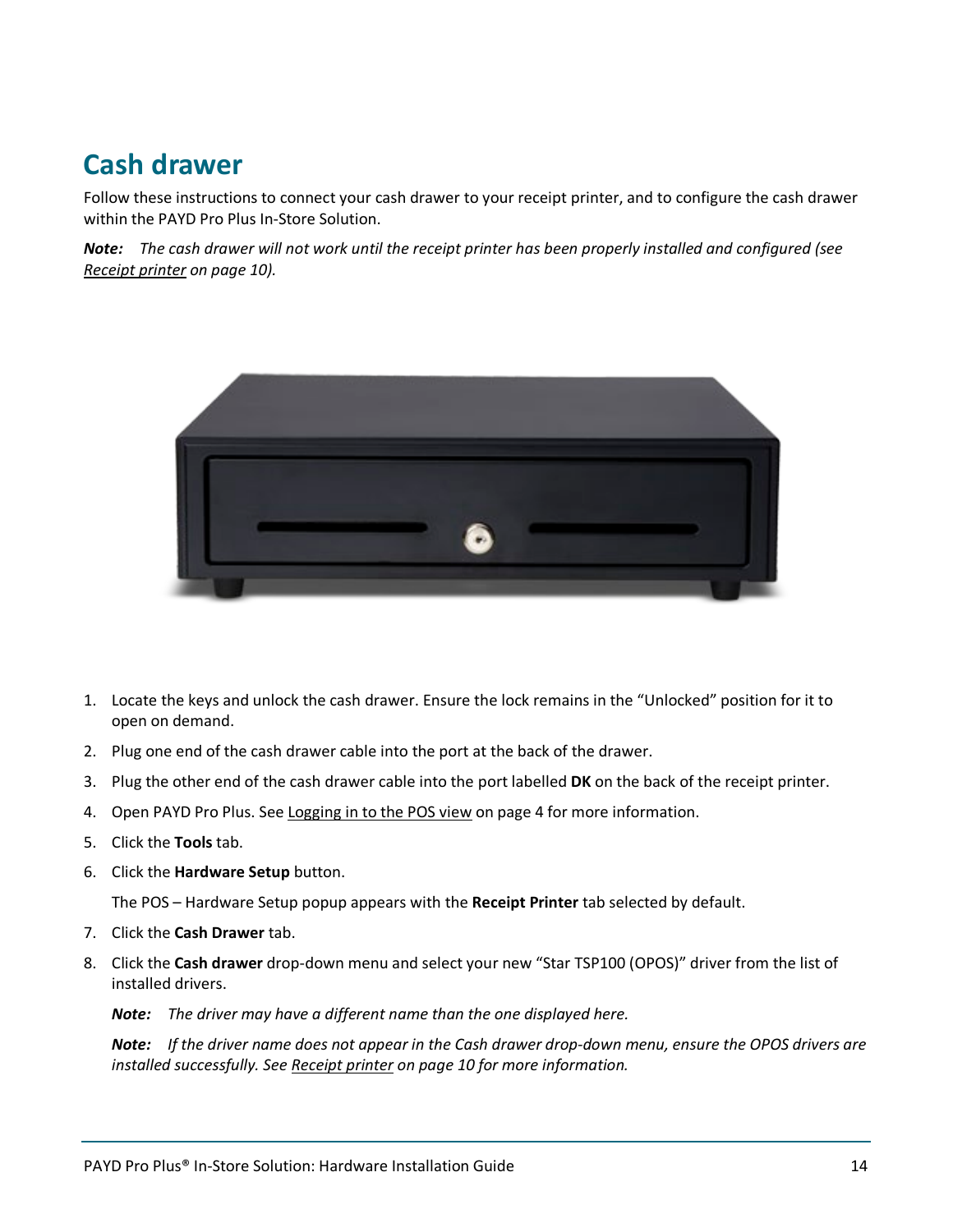| POS - Hardware Setup |                                                                                                                                                                                                                 | X            |
|----------------------|-----------------------------------------------------------------------------------------------------------------------------------------------------------------------------------------------------------------|--------------|
| Receipt Printer      | Cash Drawer<br>Customer Display                                                                                                                                                                                 |              |
|                      | Select cash drawer to be used. If no cash drawer is<br>preset select None. A cash drawer is usually connected<br>to the POS printer and its status cannot be always<br>determined until drawer is to be opened. |              |
| Cash drawer          | Star TSP100 Cutter (TSP143)_1                                                                                                                                                                                   |              |
| Description          | TSP100 OPOS CashDrawer Service Object                                                                                                                                                                           |              |
|                      | Test<br>Reset                                                                                                                                                                                                   |              |
|                      |                                                                                                                                                                                                                 | <b>Close</b> |

- 9. Click the **Test** button and the cash drawer will open.
- 10. Click the **Close** button at the bottom of the "POS Hardware Setup" popup.
- 11. Repeat steps 1 10 to install cash drawers on other POS lanes as needed.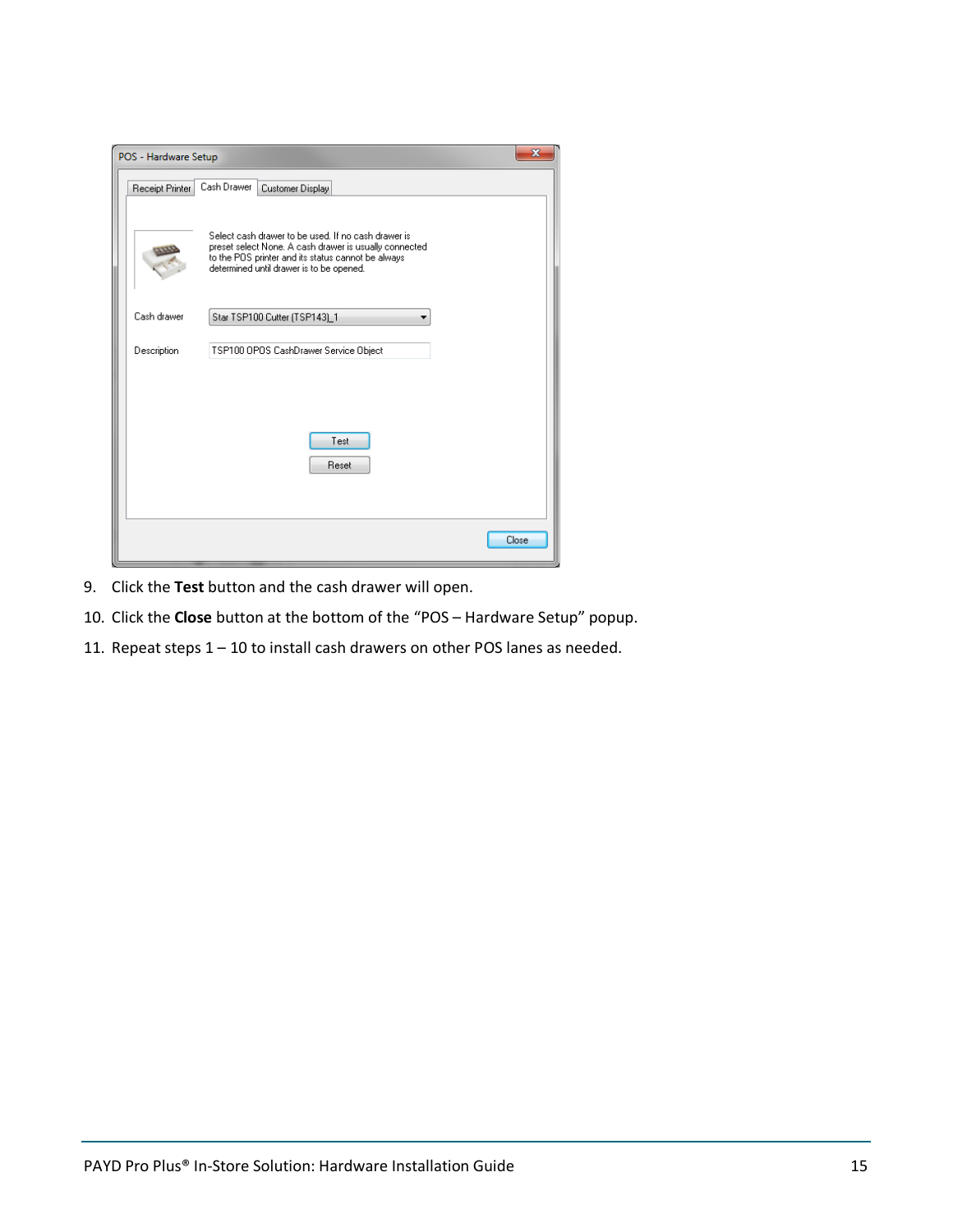# <span id="page-17-0"></span>**Dymo LabelWriter**

The Dymo LabelWriter can be purchased to print barcode labels. The Dymo must be installed on a laptop or computer, and is accessed via Moneris PAYD Administration.



For information on installing, configuring, and using the Dymo LabelWriter, refer to the *PAYD Pro Plus Online Help* tool available in PAYD Administration.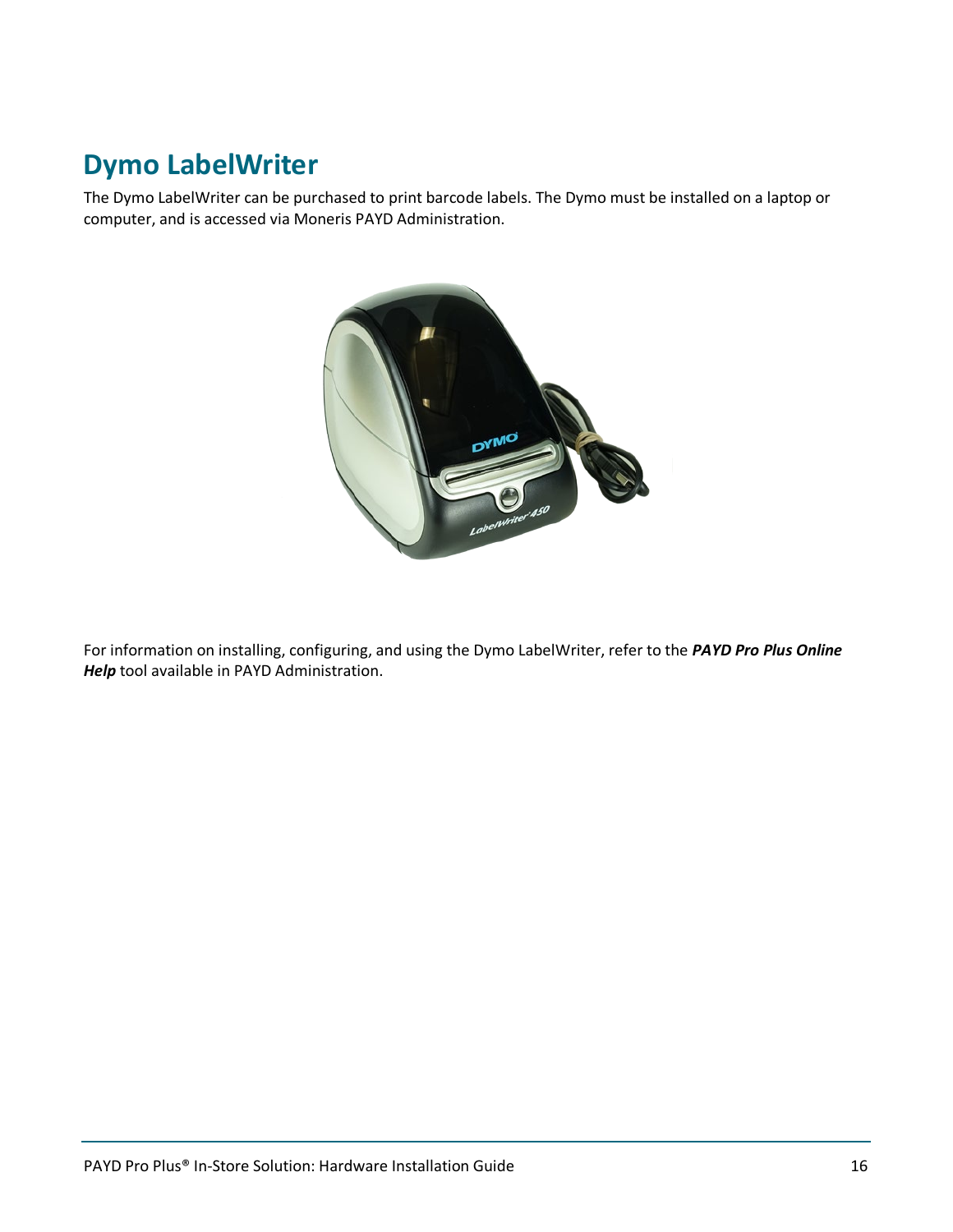### <span id="page-18-0"></span>**Wireless Dymo LabelWriter**

A wireless variant of the Dymo LabelWriter can be purchased to print barcode labels. The Dymo must be paired via WiFi with a laptop or computer, and is accessed via Moneris PAYD Administration.



For information on pairing and using the wireless Dymo LabelWriter, refer to the *PAYD Pro Plus Online Help* tool available in PAYD Administration.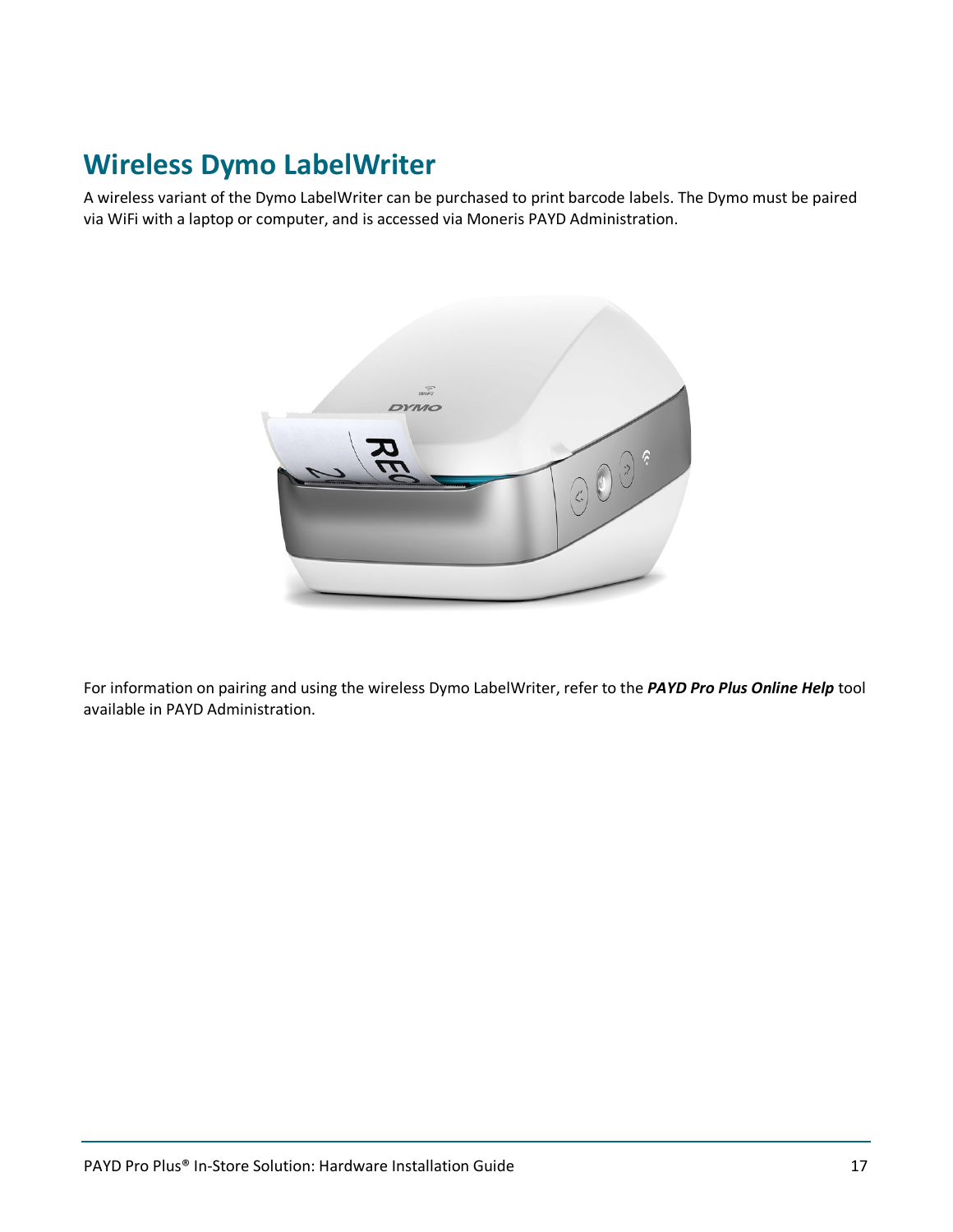### <span id="page-19-0"></span>**Moneris iPP320 PIN Pad**

PAYD Pro Plus can integrate with the iPP320 PIN Pad to process *Interac* debit and credit transactions.



For information on installing and configuring the iPP320 PIN Pad, refer to the *Moneris iPP320 PIN Pad: Quick Install Guide*. The guide is available for free download at **[moneris.com/support-PAYDProPlus-instore](https://moneris.com/support-PAYDProPlus-instore)**.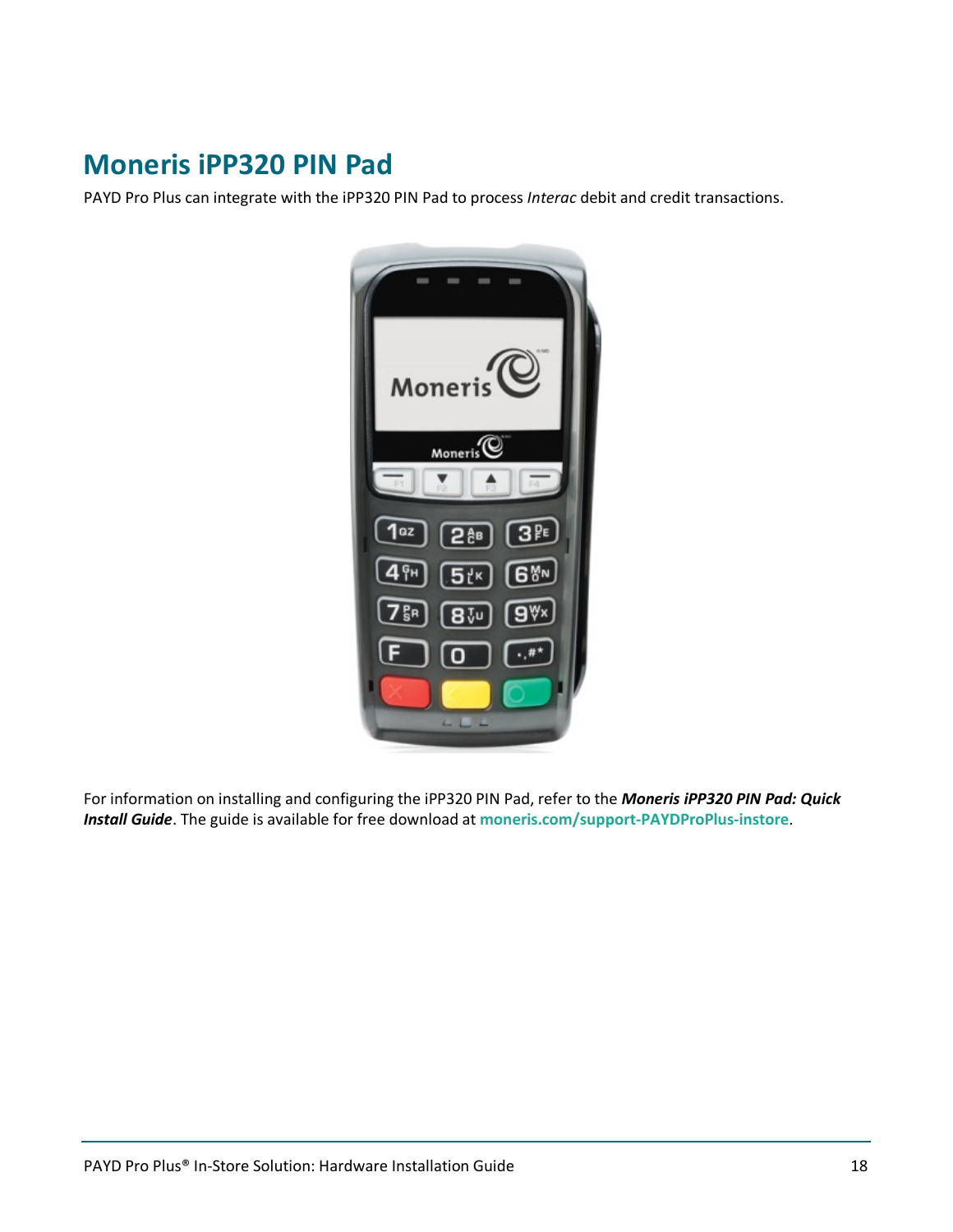# <span id="page-20-0"></span>**Troubleshooting**

If a problem occurs, try restarting the POS device and logging out, then logging back in to PAYD Pro Plus (see page [4](#page-5-1) for more information). If the problem continues to occur, and the scenario appears in the table below, follow the instructions in the table's Resolution column. If the problem is still not resolved, call Moneris Customer Care toll-free at **1-855-423-PAYD (7293)**.

| <b>Note:</b> You can also consult the troubleshooting instructions in the manufacturer's documentation that |
|-------------------------------------------------------------------------------------------------------------|
| accompanied the hardware device.                                                                            |

| <b>Scenario</b>                           | <b>Resolution</b>                                                                                                                                                     |
|-------------------------------------------|-----------------------------------------------------------------------------------------------------------------------------------------------------------------------|
| The receipt printer is not powered<br>on. | The receipt printer does not have an On/Off switch. Ensure the<br>following:                                                                                          |
|                                           | The printer's USB cable is connected to a USB port on the<br>1.<br>computer/laptop.                                                                                   |
|                                           | The other end of the USB cable is connected to the port at the rear<br>2.<br>of the printer. Follow the manufacturer's instructions to ensure a<br>proper connection. |
|                                           | The printer's power cable is connected to the rear of the printer.<br>3.                                                                                              |
|                                           | The printer's power cable is connected to a power outlet.<br>4.                                                                                                       |
|                                           | A green LED light will appear when it is receiving power.                                                                                                             |
| The barcode scanner is not                | The scanner does not have an On/Off switch. Ensure the following:                                                                                                     |
| producing a red beam.                     | The scanner cable is connected to the bottom of the scanner wand.<br>1.<br>Follow the manufacturer's instructions to ensure a proper<br>connection.                   |
|                                           | The other end of the scanner cable is connected to a USB port on<br>2.<br>the computer/laptop. If so, try connecting it to a different port.                          |
| The cash drawer is not opening            | Review the following:                                                                                                                                                 |
| when I click Test.                        | Is the cash drawer unlocked?<br>٠                                                                                                                                     |
|                                           | Is the cash drawer connected to the rear of the receipt printer? See<br>٠<br>Cash drawer on page 14 for instructions.                                                 |
|                                           | Is the receipt printer installed and working properly? See Receipt<br>п<br>printer on page 10 for instructions.                                                       |
|                                           | Have you installed OPOS drivers for the cash drawer while you were<br>٠<br>installing the receipt printer? See Receipt printer on page 10 for<br>instructions.        |
|                                           | Did you select the correct cash drawer OPOS driver when you were<br>٠<br>installing the drawer? See Cash drawer on page 14 for instructions.                          |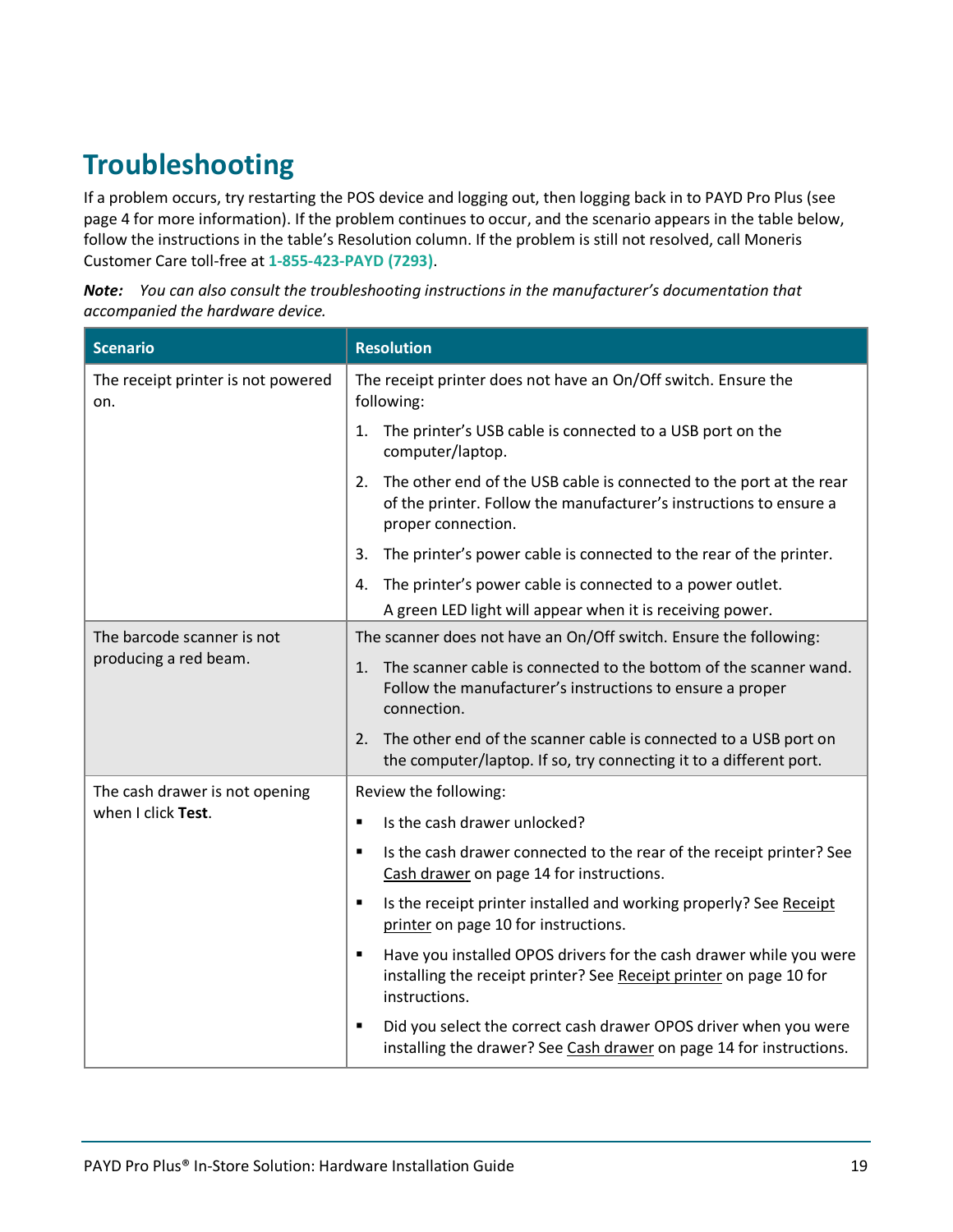| <b>Scenario</b>                    | <b>Resolution</b>                                                                                                                                                                                  |
|------------------------------------|----------------------------------------------------------------------------------------------------------------------------------------------------------------------------------------------------|
| The receipt is not printing when I | Review the following:                                                                                                                                                                              |
| click Test.                        | Is the receipt printer powered on? Review the steps in "The receipt"<br>▪<br>printer is not powered on" in this table for troubleshooting tips.                                                    |
|                                    | Has the paper been loaded into the printer according to the<br>٠<br>manufacturer's instructions?                                                                                                   |
|                                    | Is the printer lid closed properly?<br>٠                                                                                                                                                           |
|                                    | Is there a red error light on the printer? Usually the red error light<br>٠<br>signifies that the lid is not closed properly, or the paper inside is not<br>properly seated, or the roll is empty. |
|                                    | Is the correct OPOS driver installed and selected? See Receipt<br>٠<br>printer on page 10 for instructions.                                                                                        |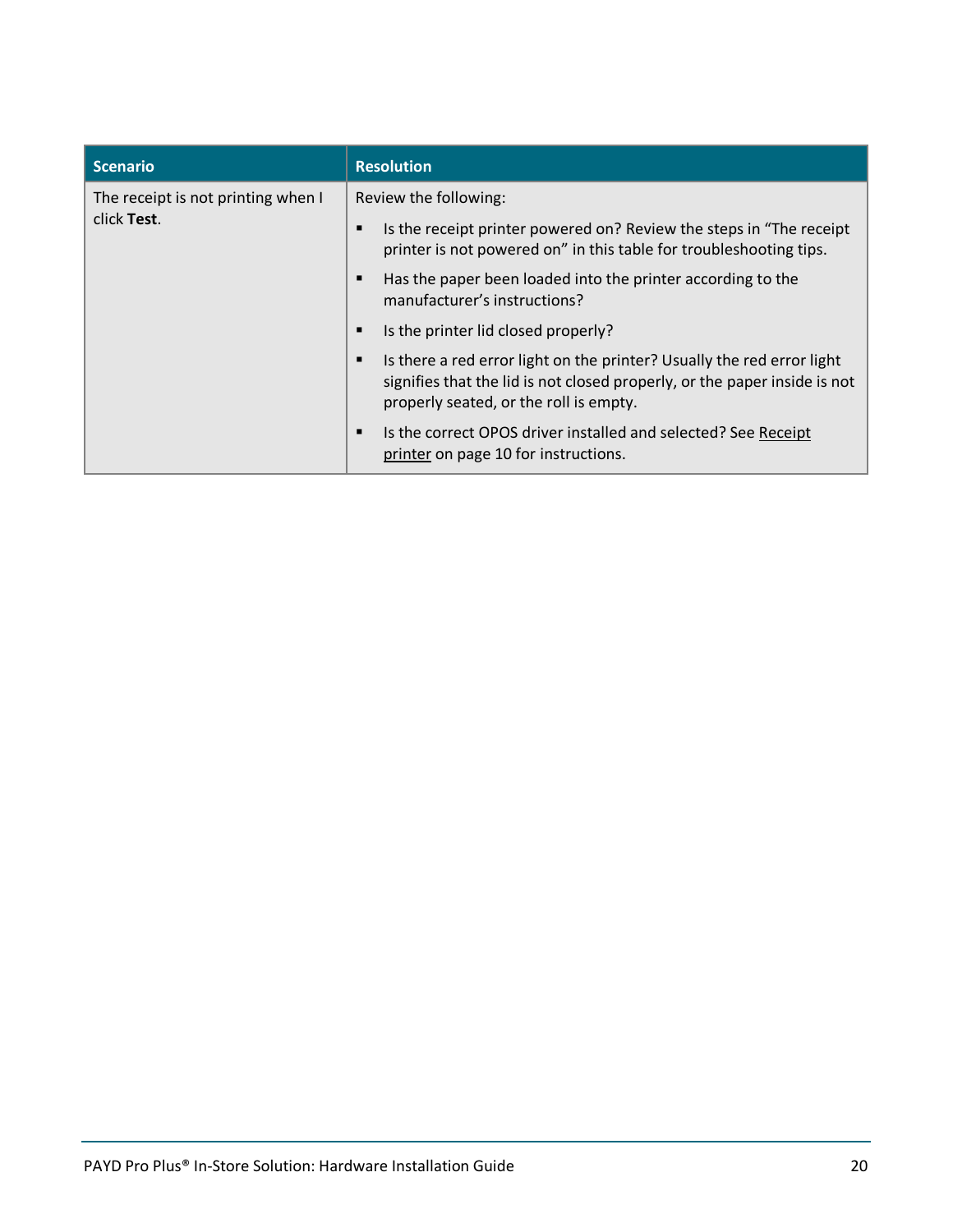# <span id="page-22-0"></span>**Merchant support**

At Moneris, help is always here for you 24/7.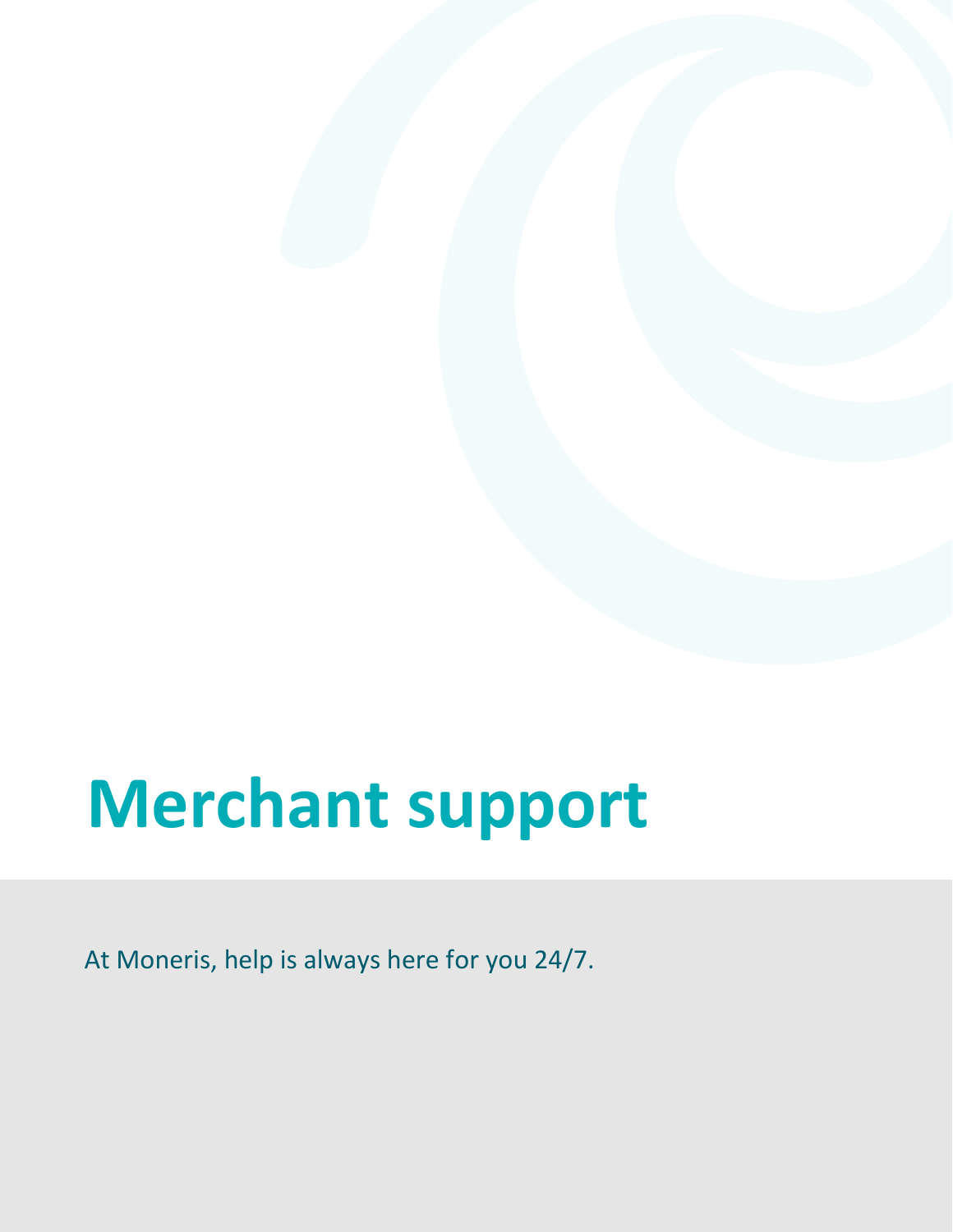# **If you need assistance with your payment processing solution, we're here to help, 24/7.**

### We're only one click away.

- Visit **[moneris.com/support-PAYDProPlus-instore](https://moneris.com/support-PAYDProPlus-instore)** to download additional copies of this guide and other resources
- Visit **[shop.moneris.com](https://shop.moneris.com/)** to purchase point-of-sale supplies and receipt paper
- Visit **[moneris.com/insights](https://moneris.com/insights)** for business and payment news, trends, customer success stories, and quarterly reports & insights

### Need us on-site? We'll be there.

One call and a knowledgeable technician can be on the way. Count on minimal disruptions to your business as our Field Services provide assistance with your payment terminals.

### Can't find what you are looking for?

Call Moneris Customer Care (available 24/7) toll-free at **1-866-319-7450**. We'll be happy to help.

You can also send us a secure message 24/7 by logging in to Merchant Direct® at **[moneris.com/mymerchantdirect](https://moneris.com/mymerchantdirect)**.